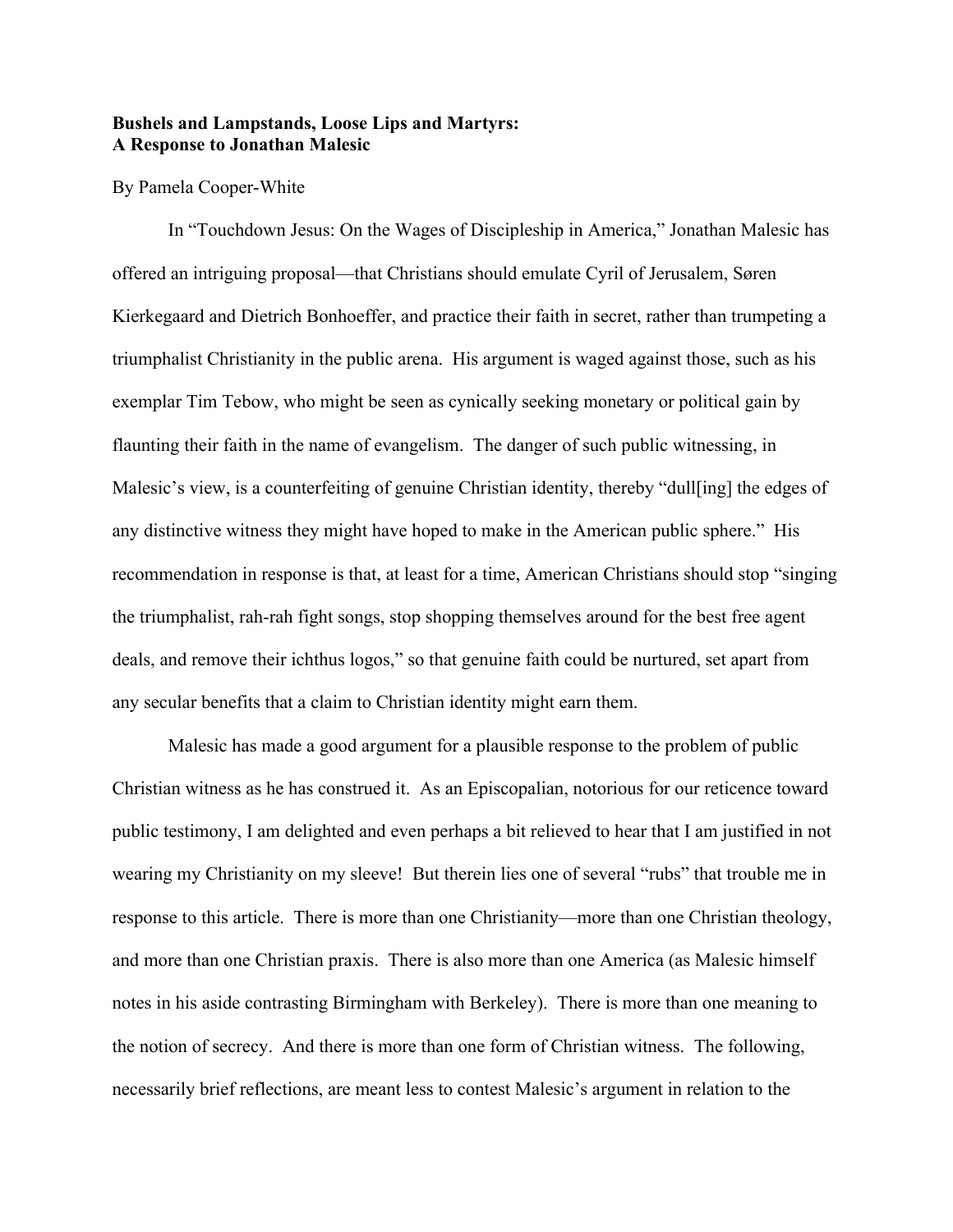implicit Christian theology he contests (evangelical), a particular form of faith praxis (public testimony in every sphere), a particular definition of secrecy (refusal to display one's Christianity for personal gain), and witness (a cynical use of Christian identity for such gain), than to complicate both the argument and therefore Malesic's proposed solution.

The first two issues probably do not need much further elaboration. There is more than one Christianity, and more than one American public. David Tracy, for example, names at least three "publics" with which theology must concern itself: church, academy, and society.<sup>1</sup> Malesic is arguing about the proper response within a certain sector of American *society*—admittedly, a seemingly burgeoning one—in which one's public affirmation of faith is a prerequisite for votes, patronage, fans, and more. This probably corresponds more or less with what David Brooks has called "Red America,"<sup>2</sup> although even that is much too broad a characterization when it comes either to faith or to religious witness. The nation is not so simply divided into red and blue, Birmingham's and Berkeley's, as the decisive role of independent voters in this month's elections clearly shows. Take Decatur, Georgia, where Columbia's campus is located. Affectionately known as "a cross between Mayberry and Berkeley," Decatur cars sport bumper

## **৻**৻৻ড়৻৳ড়৸

adhesives ranging (across categories) from *ichthioi*, to " ," to rainbow flags, to Confederate flags, to "I'm already against the next war," to "Obama-Biden" and "McCain-Palin" (yes, still). About the only bumper sticker *no* Decaturite would display is one with the name "Lieberman" in it. To whom would Tim Tebow's bible verse eye black appeal in this eclectic mix? And who in Decatur would and would not emulate it? Clearly, there is not a simple answer to these questions.

What about Tracy's first public, the church? Columbia Seminary itself, with its increasingly diverse community, perhaps provides a good example here. While a majority of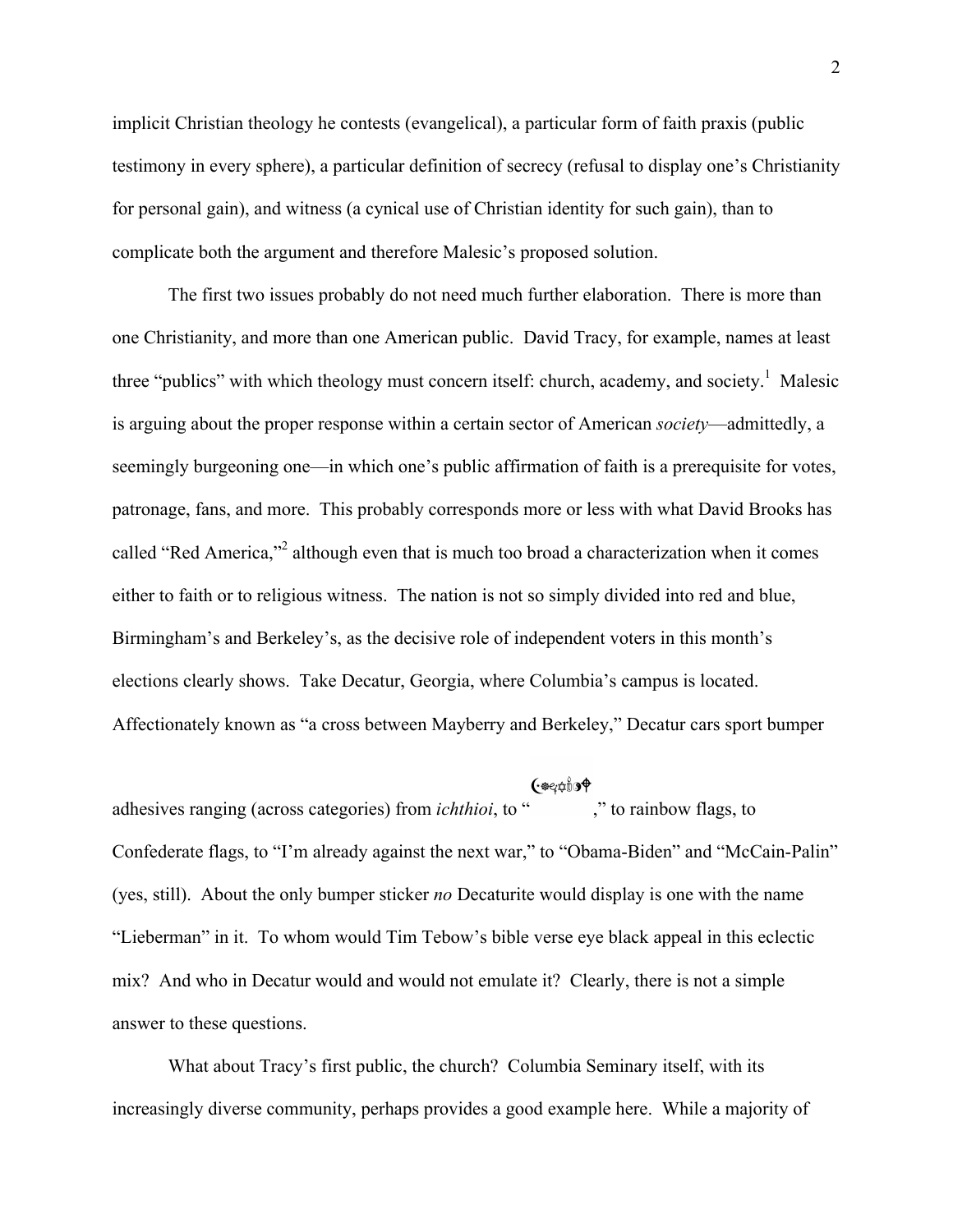M.Div. students are Presbyterian, this subset alone cannot be painted with a single brush, either theologically or politically. It could be argued that we represent a plurality of Christianities. Our students form evangelical fellowships and bible studies, travel to the School of the Americas to protest U.S. complicity in Latin American death squads, seek field education and long-term vocations in struggling urban congregations, small rural churches, mega-churches, black churches, Korean churches, Hispanic churches, wealthy white suburban churches, storefronts, campus chaplaincies, and the U.S. Navy. And none of these congregations in itself can be easily characterized as monolithic in social attitude or in theological conviction. In addition to PCUSA students, faculty, directors and alumni/ae, we enjoy a much wider diversity across all our constituencies. In relation to Malesic's central thesis, some of us (whether "evangelical," "liberal," or identified by some other overly simplifying label) might be too prone to trumpet our faith, while a good many of us would be perhaps much too reluctant to do so!

Columbia also falls into Tracy's category of the "academy," as an institution of higher education. With regard to witnessing to the faith, Columbia, as a seminary of the Presbyterian Church, requires of all its faculty and students that we publicly affirm that we "trust in Jesus Christ as Savior and through him believe in one triune God" at an annual fall convocation. While significantly theological mission emphases are outlined in the Seminary's governing documents, much interpretation is still left (appropriately, in my ecumenical view) to the conscience of each member of the community. I have taught in institutions both where such commitments were required, and where they were not. Vows appropriate to a seminary of an explicitly confessional denomination might, indeed, not be appropriate to a non-denominational or interfaith school. As a divinity school student at Harvard in the early 1980's, I recall a vigorous debate whether faculty should be required personally to avow *any* faith, with the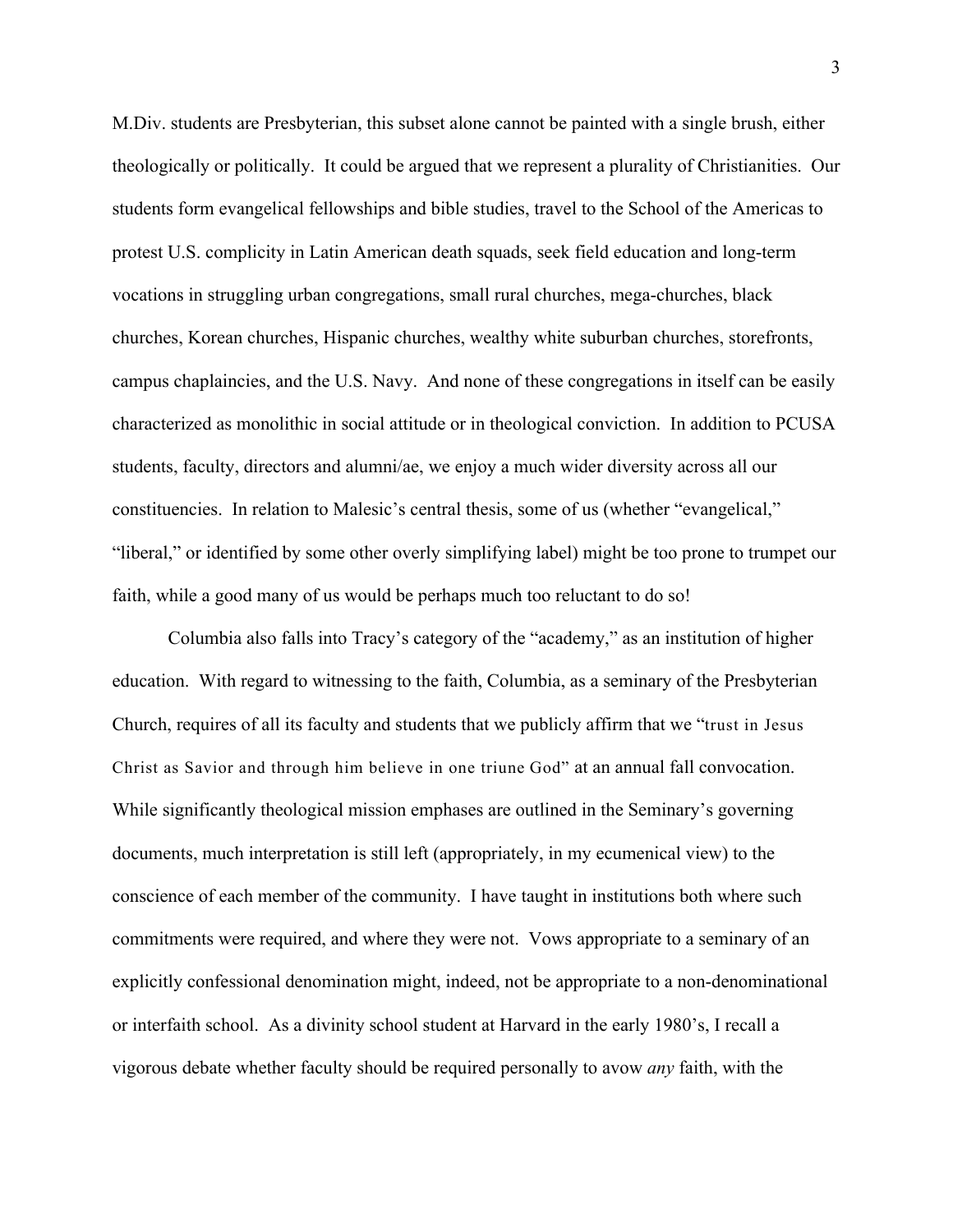consensus view (including that of several agnostic faculty) being "no." The national 10,000 member American Academy of Religion, to which both scholars of religion and theologians belong, intentionally maintains a largely phenomenological stance toward the study of religion, in which adherents of a wide variety of faith traditions and none can find a home within the various fields, sub-disciplines, and study groups represented. In my own primary group at AAR, a friend recently questioned whether my paper was "too theological," but then acknowledged that the critical discipline of pastoral theology is one among several disciplines that belong under the umbrella field of "Psychology, Culture, and Religion." Academic freedom is a tricky and sometimes contested category within religiously grounded academies, especially those whose mission is to form students for ordained or other officially sponsored ministries in a particular branch of faith. The appropriateness of personal testimony within academic institutions will vary widely, depending on the institution's specific mission and constituency.

These complexities lead to further reflection, then, on the very nature of testimony itself, and the meaning and desirability (or undesirability) of secrecy. First, to address secrecy: ethicist Sissela Bok's definition demonstrates the breadth of meanings associated with this category. She assigns "concealment, or hiding, to be the defining trait of secrecy. It presupposes separation, a setting apart of the secret from the non-secret, and of keepers of a secret from those excluded."<sup>3</sup> The etymology of the word in English is from the Latin *secretus:* "set apart, withdrawn, hidden," derived from *se* (without) *+ cernere* (separate)."4 Because, in Bok's words, "[t]he separation between insider and outsider is inherent in secrecy, and to think something secret is already to envisage potential conflict between what insiders conceal and outsiders want to inspect or lay bare," secrecy can be used for a variety of purposes, not all of them benign. Bok includes "sacredness, intimacy, privacy, silence, prohibition, furtiveness, deception,"<sup>5</sup> as well as the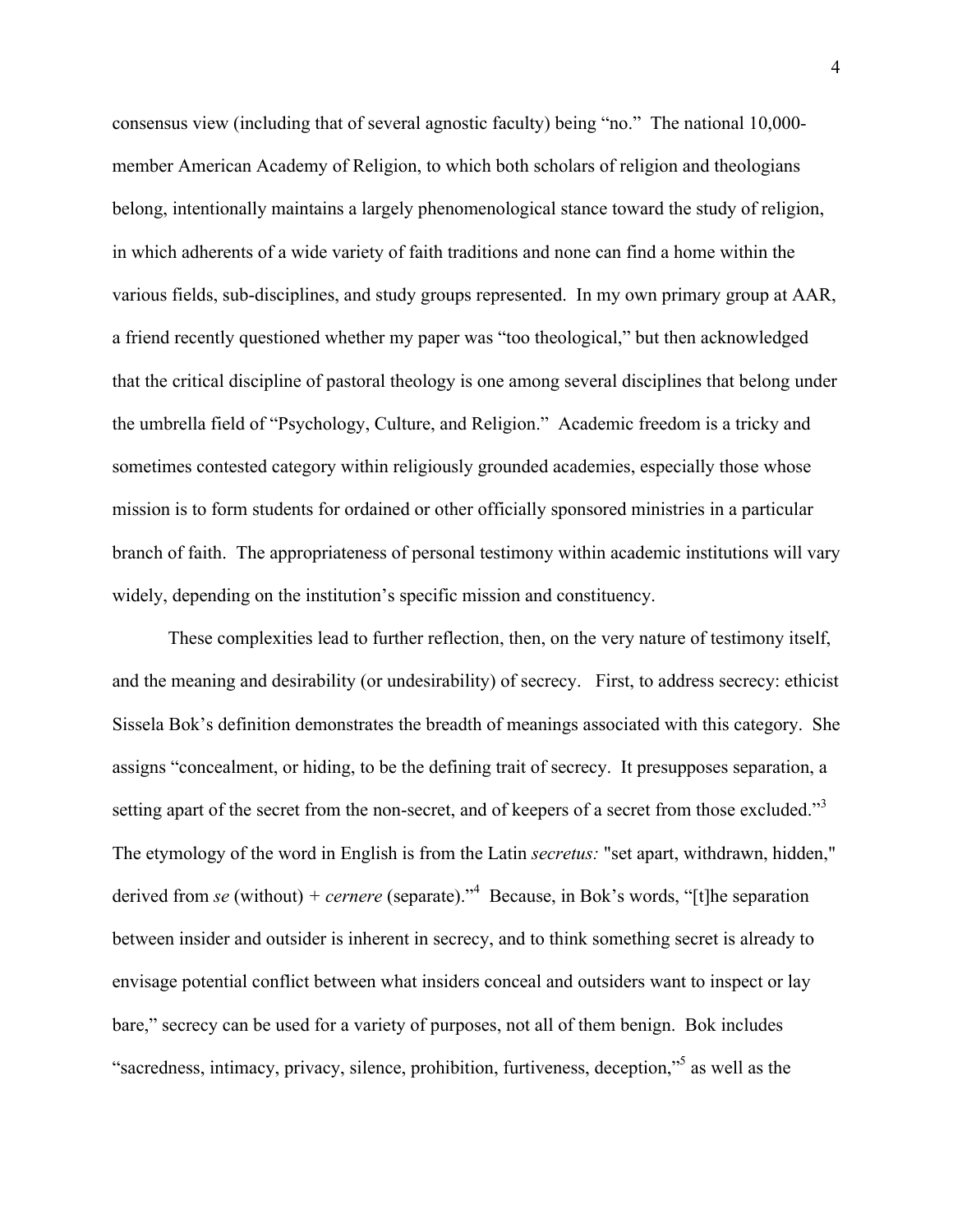element of surprise $<sup>6</sup>$  as concepts all having some relationship to how we understand secrecy to</sup> function. Secrecy *per se* is neither good nor bad, but aspects of secrecy pervade all aspects of human life from everyday privacy, to the concealment of shameful deeds. Even within the precincts of religion and transcendent mystery, secrecy can be invoked to protect what is held sacred in a religious tradition, or to hide the ritual abuses of destructive cults.

Bok's interpretation of the etymology of the English word is that it "originally meant to sift apart, to separate as with a sieve. It bespeaks discernment, the ability to make distinctions, to sort out and draw lines: a capacity that underlies not only secrecy but all thinking."<sup>7</sup> By the same token, Malesic's article calls for more discernment around the uses and abuses of secrecy in Christian practice. His argument begs the question what kinds of secrecy might be beneficial, and what uses of secrecy might be unhealthy, even destructive. What distinctions should be drawn among the various forms of secrecy, and their relative merit or dangers?

In my own fields of pastoral theology and pastoral psychology, a common clinical distinction is made between *secrecy* and *confidentiality*. 8 For example, drawing on the practice of pastoral care and counseling, our normal pastoral practice would be to maintain confidentiality—that is, a promise not to reveal to others, except in the context of equally confidential supervision, what a parishioner shares with us in a pastoral conversation. Confidentiality is a form of concealment whose goal is to protect the privacy, trust, and even vulnerability of a person who comes to us in good faith (the meaning of *con-fidence*—with-faith, with-trust). Confidentiality, in the words of one Roman Catholic priest on the child abuse video "Hear their Cries," is a *reverencing of information*. 9 It is a practice that recognizes that the person who has disclosed intimate information to us is still the holder of that information, and the rights to further disclosure. We practice confidentiality in professional helping relationships,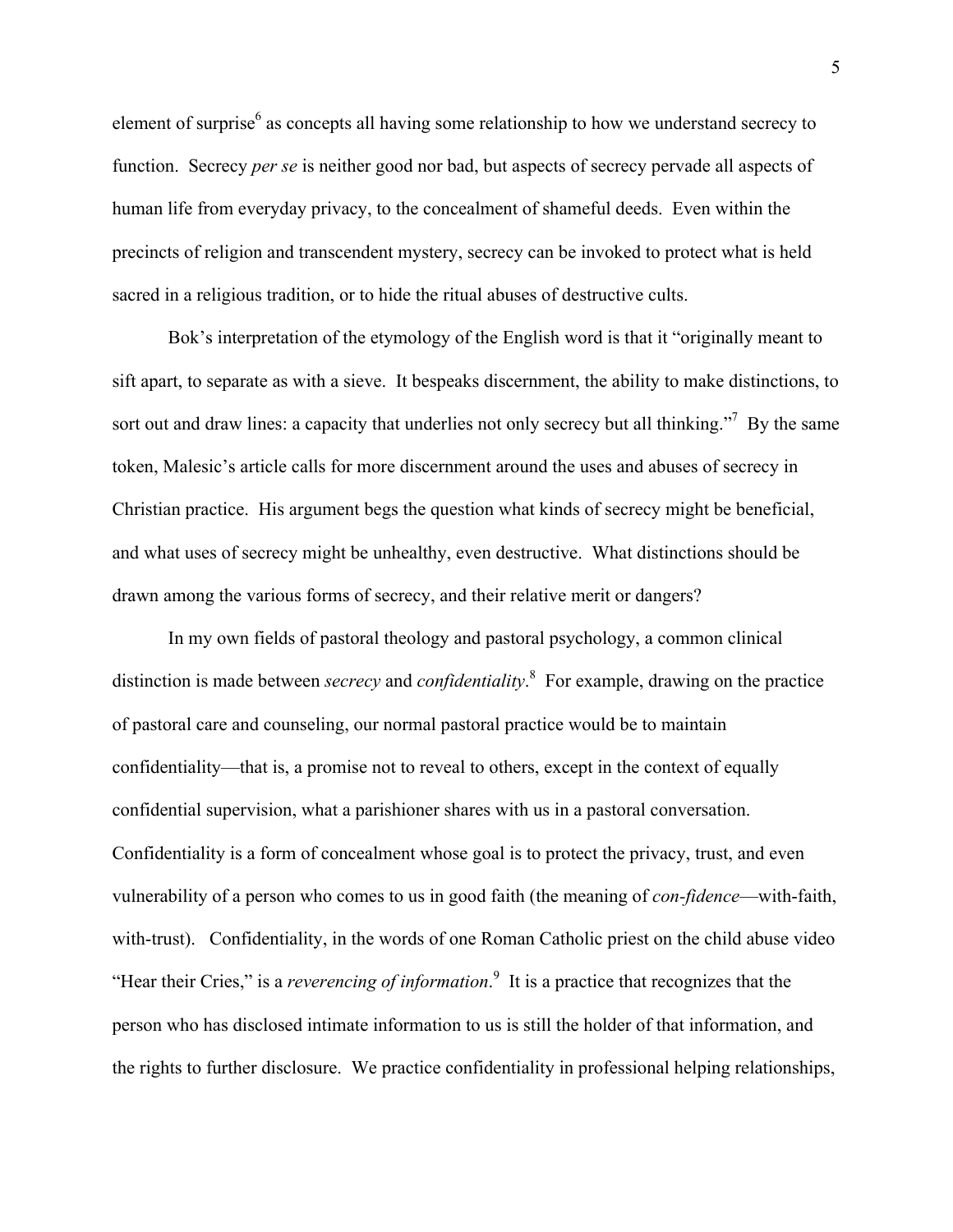as in friendships and family relationships, in order to protect what is private, even which, if exposed indiscriminately could cause humiliation or violate boundaries of what is sensitive and therefore private, and also to protect the trust and integrity of the relationship itself. Confidentiality, like the healthy boundaries on which it depends, strengthens relationships.

However, confidentiality has its limits. When we are asked by another to hide something that is not only private, but dangerous to the person making the disclosure, or to a third party, we are required to override the value of confidentiality with the value of safety. To quote Bok again:

The premises supporting confidentiality are strong, but they cannot support practices of secrecy—whether by individual clients, institutions, or professionals themselves—that undermine and contradict the very respect for persons and the human bonds that confidentiality was meant to protect.<sup>10</sup>

While we never violate confidentiality lightly (and probably should not do so without supervision or consultation with a professional colleague), pastoral caregivers and counselors are bound by a code of ethics that we "first do no harm."<sup>11</sup> We "widen the circle of care," to quote my Columbia colleague Dr. Skip Johnson, so that parishioners or patients who are suicidal, or making credible violent threats against others, can be helped by preventing the harm that they intend to commit. Reports of suicidality, child abuse, and homicidality require us to violate privacy in order to protect the wellbeing of the most vulnerable in the situation—and occasionally, this means an external third person. In both instances—confidentiality, and reporting imminent harm—we are bound by the same overarching rubric: to promote safety and to protect the vulnerable.

In family systems, too, we recognize the need for boundaries of privacy among family members (as opposed to families in which everyone is enmeshed in everyone else's "business," including even their most private thoughts and feelings—in Murray Bowen's terms, an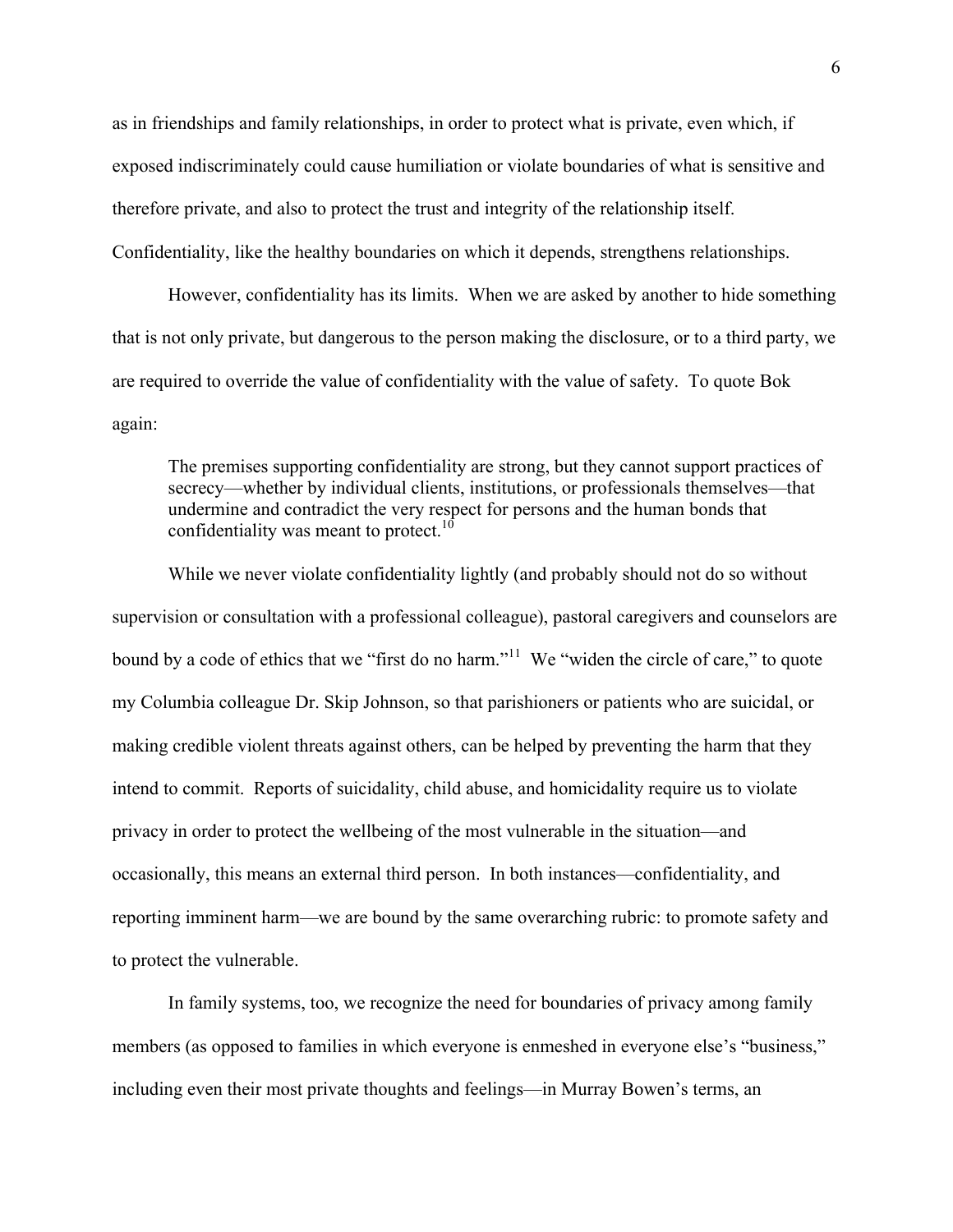"undifferentiated ego mass"<sup>12</sup>). Healthy differentiation (that is, being able to remain close to others while maintaining one's own emotions, beliefs, and choices), while rightly critiqued by feminist theorists as an over-valuing of individuality if taken to extremes, is necessary for good communication and care within families, and for the growth of each individual member within it.

How might this rubric, if borrowed from pastoral theology and pastoral psychology, be applied to Malesic's call for secrecy among Christians about their identity and practices? I think the overarching motive of protection might be useful here. What or whom would such secrecy seek to protect? If it is to protect sin-prone Christians from ourselves, putting a road-block in the way of our claiming Christian identity to get elected to office, get a job, or some other utilitarian or material aim, then the caution against triumphalist self-promotion is well taken. Such pharisaical Christians would "already have their reward." (Matt. 6:2, 5) If secrecy—or perhaps, better, reticence—is motivated by respect for persons from other religious traditions, replacing arrogant assertions of Christian supremacy or supercessionism with genuine sharing and curiosity about the other, then it might also be salutary. Its goal would be the growth of mutual respect in relationship. Good interfaith dialogue, at least in its contemporary form, demands more than a bland search for similarities, or mere "tolerance," but an embrace of diversity, a willingness to enter into respectful mutual challenge, and a careful balance between an honest claiming of one's own beliefs, and a genuine openness to learning from the other.<sup>13</sup> Such respect and balance is also much needed among Christians from differing theological traditions, denominations, and cultural expressions. Thus secrecy, or at least a practice of humility and reticence about one's Christianity, may have value in certain contexts.

There are dangers to secrecy as well. If secrecy serves to set Christians and their sacred practices apart from the public sphere, it might well set up (or reinforce?) a smug "us-them"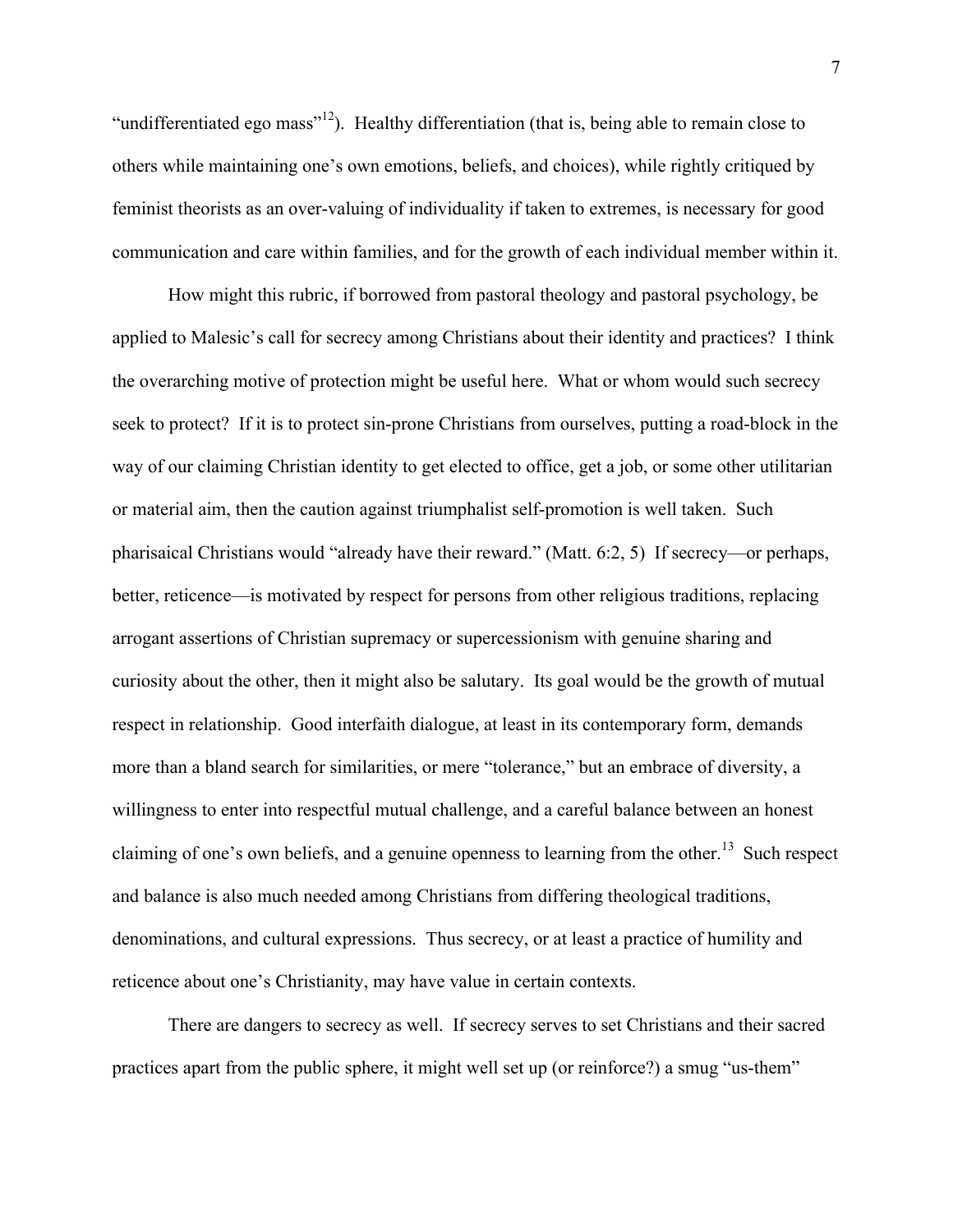dichotomy in which conversion to a particular brand of Christianity is the only path to genuine dialogue or relationship. Also, as we have already seen in some circles, secret gatherings of selfavowed Christians for ostensible purposes of Bible study and fellowship, could create insideroutsider dynamics in workplaces, schools, and even in government. For example, behind the very public National Prayer Breakfast stands the secretive Washington Christian group known as The Fellowship or The Family. This organization has ties to Ugandan politicians attempting to pass legislation to make homosexuality punishable by death, as well as the more mundanely sordid "sponsor of a residence on Capitol Hill that has served as a dormitory and meeting place for a cluster of politicians who ran into ethics problems."<sup>14</sup> Journalist Jeff Sharlet, who wrote a book about The Family, stated that "This is their theological stance…Their leader, Doug Coe, says that the more invisible you can make your organization, the more influence it will have."<sup>15</sup> Bok quotes Lord Acton (1834-1902), famous for the saying "power corrupts and absolute power corrupts absolutely," as also saying that "*everything secret degenerates*" (emphasis added)<sup>16</sup> If knowledge is power, and some are excluded from knowledge/power, then "secrecy, like other exercises of power, can corrupt."<sup>17</sup> This is the basis for much of the postmodern philosopher Michel Foucault's critique of medicine, criminology, and psychology—that by creating esoteric professional languages, practitioners not only gain necessary knowledge, but control over the *access* to knowledge, and the associated capacity to make decisions regarding others' health, freedom, sexuality, identity formation, and beliefs more generally.<sup>18</sup>

Secrecy also, by creating a circle of insiders, tends to exclude voices that might offer feedback, even criticism.<sup>19</sup> If Christianity becomes a secret site for groupthink, can honest theological disputation survive? The Reformation was born out of just such dissent and even ecclesiastical disobedience, when honest disputation was punishable by excommunication ,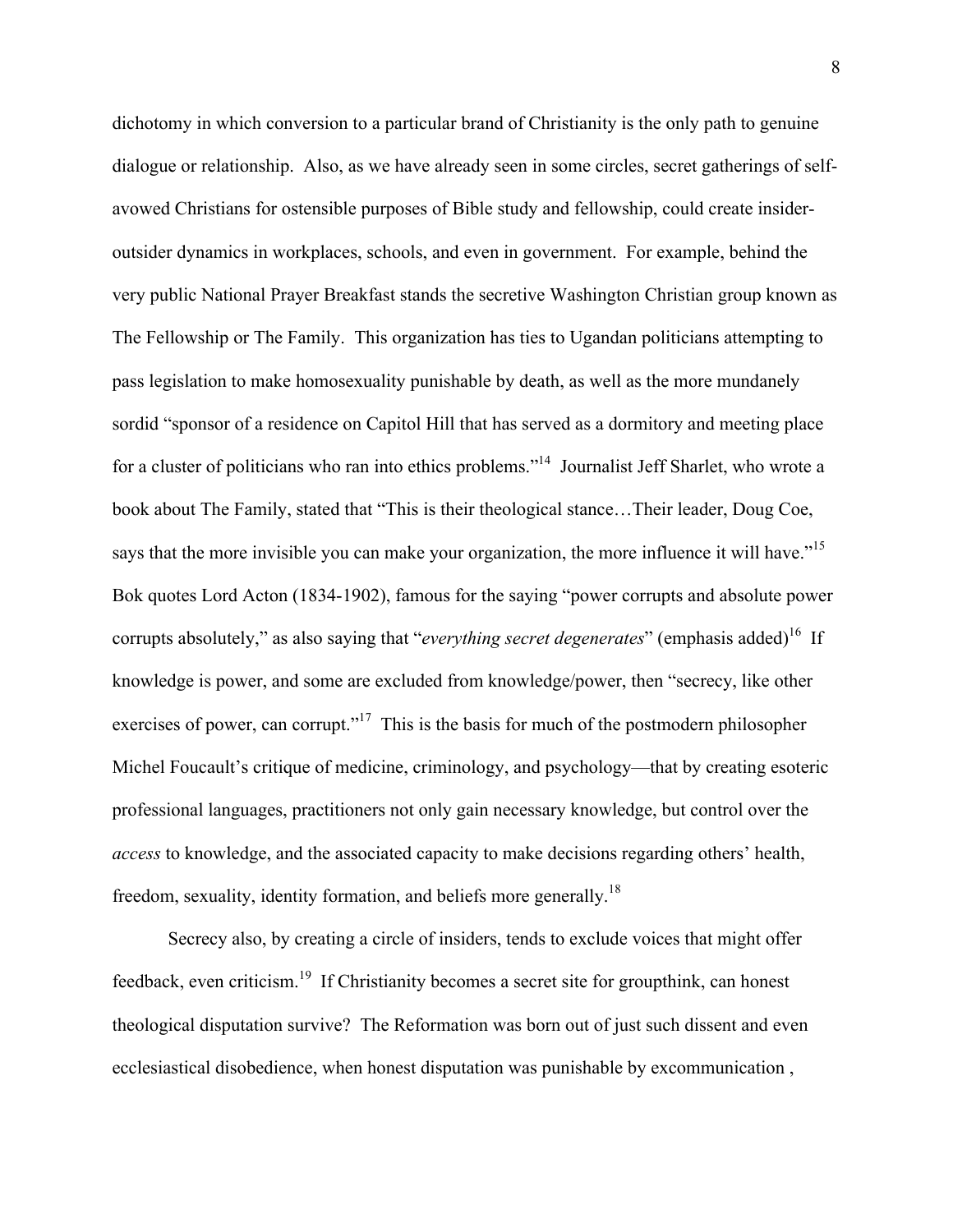torture, and death. Further, who would decide who's in and who's out in such a secret society? While democratic principles might obtain, it is just as easy to imagine either an autocratic magisterium or mob rule, since the circle drawn around secrecy would effectively expel all dissidents and repulse external investigation.

Finally, the label of "secret" is in itself a well-known marketing ploy. It has been used to plug everything from weight loss techniques to spiritual vitality and success in all aspects of one's life. A google search for "weight loss secrets" yielded 2,820,000 web sites (most offering their secrets for a fee). Rhonda Byrne's DVD "The Secret," which went viral in 2007 with Oprah Winfrey's help, promises that "you *can* have it all, and, in fact, you already hold the power to make that happen."20 Byrne's best-selling book, *The Secret*, and its sequel, *The Power*, drawn in part (and without attribution) to Rosicrucian teachings, were marketed using *DaVinci Code<sup>21</sup>*-like imagery to suggest an esoteric quasi-Christian mystery religion of limitless prosperity and success.

A similar question re: the meaning, desirability, and motives behind secrecy might also be asked, then, about one's motives for witnessing. We witness, presumably, to the Gospel—the good news (*euangelion*) of God in Christ Jesus. But this raises a further question: what *is* that good news, exactly? And what do we mean when we say we are proclaiming the gospel? What, in fact, is evangelism? Different Christianities, with differing theological traditions, will construe the meaning of the good news, and the related purpose of witnessing and evangelism differently. Is the good news primarily that we have eternal life by confessing that we believe in Jesus Christ as our Lord and Savior? (e.g., Romans 10:13) Is the good news primarily the inbreaking of the realm of God, the proclamation to the poor of release to the captives, recovery of sight to the blind, freedom to the oppressed, and the year of the Lord's favor? (Luke 4:18) While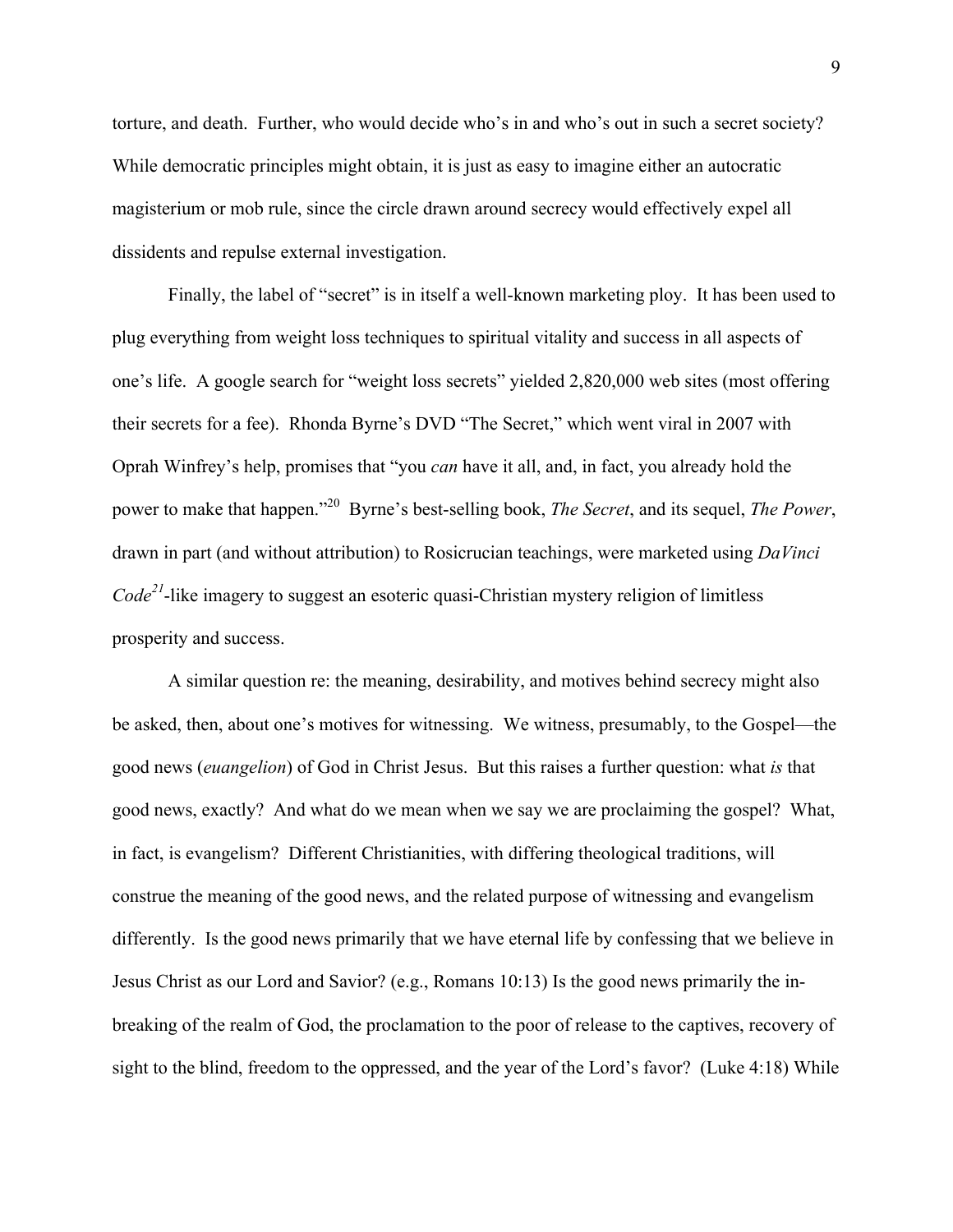these brief statements represent, perhaps, dominant themes in "evangelical" and "liberal" Christianity, respectively, they are only two interpretations, and already contain a myriad of different readings. The Bible, or even the Gospels, are not univocal on what the good news is (as they seldom are on anything).

If one takes the first view, one would genuinely witness *to* Christianity in order to convert others (leaving aside for a moment more cynical purposes of witnessing), seeking the goal of salvation or eternal life for oneself and others (based on a literal reading of, e.g., John 3:15-16, Johne 6:47, John 11:25, Acts 4:12, Romans 10:13). If the purpose of witnessing is to convert more people to Christianity, then displaying one's Christian identity makes sense. Yes, such display can have negative consequences—it can be used cynically for political or material gain, or simply to signify that one is part of a desired in-club. But if the goal is to win souls for Christ, then using the tools and the media of secular marketing would make good sense. There is, for example, a Wiki-How on "How to accept Christ as your Savior."<sup>22</sup> Who is to say that Tim Tebow's motives for witnessing are not genuine (or at least no more mixed than the rest of us)?

Taking the second view, one would genuinely witness, *because* s/he is a Christian, to the wellbeing of individuals and communities, the living into God's reign of peace and justice in this life now. In this tradition (in which I include myself), becoming or being a Christian is not so much a cognitive belief or a decision to follow Jesus (although that may be a part of what happens in one's daily *habitus*, with many variations on how even such following is interpreted), as it is an ongoing process of *con-version* (turning-with) and formation, shaped and reshaped by continual participation in a sacramental community (initiated at Baptism and sustained by the Eucharistic fellowship). It is less individually-oriented, and more communally-focused. In this view, it is difficult, if not impossible, to be a Christian by oneself. One's faith is less likely to be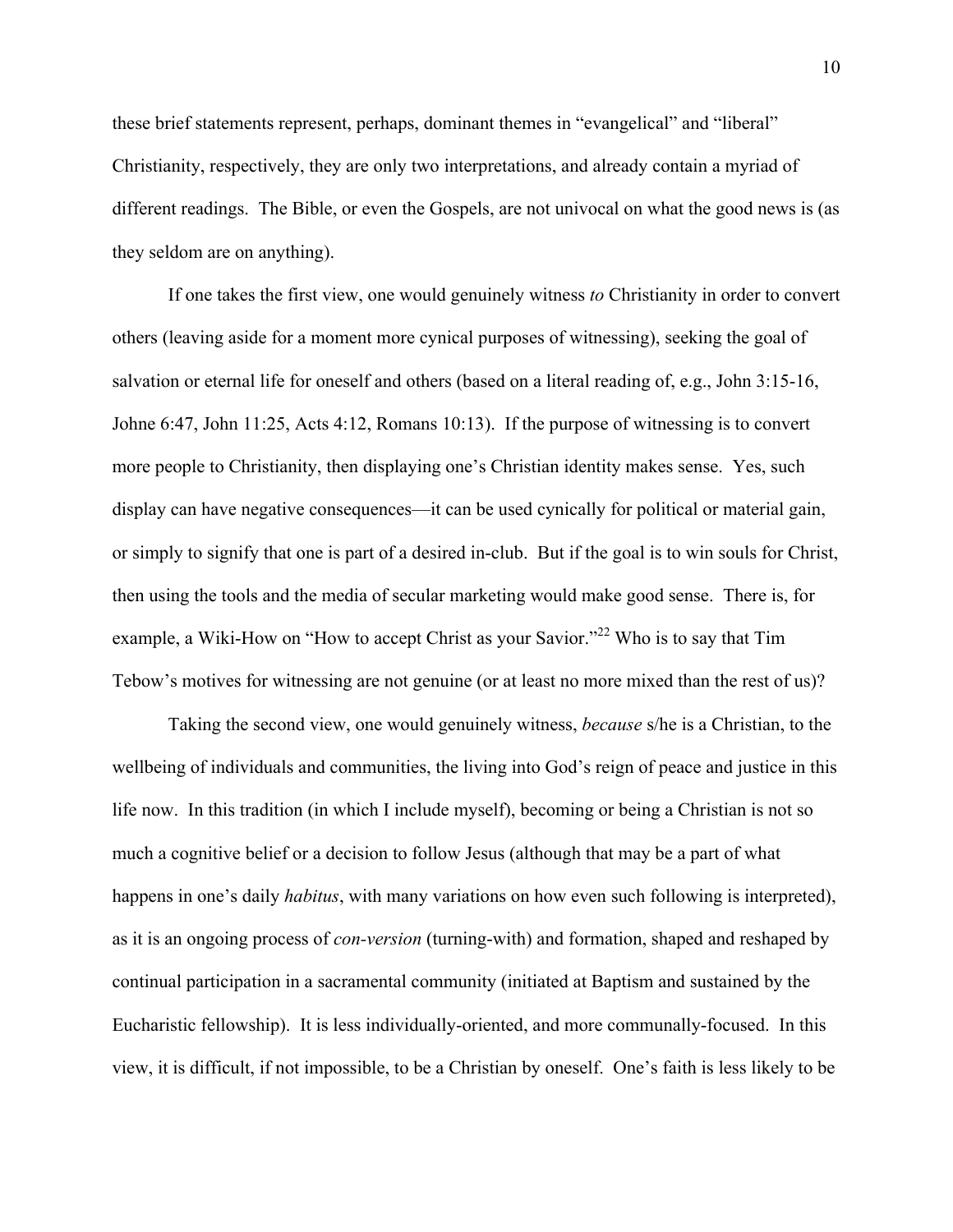demonstrated by wearing biblical eye-black, affixing an *ichthus* to one's car, or even wearing a cross around one's neck, than by living into acts of justice, mercy, and compassion, often in and through one's life in community. In the broadest sense, the good news may be spread as others may be inspired to join in similar *practices* and commitments to the common good—either as Christians, or from within their own separate religious or humanist convictions.

Many of us (including such diverse theologians as Jim Wallis, Ron Sider, Martin Marty, David Tracy, Reinhold Neibuhr, Johann Baptist Metz, Jürgen Moltmann, Dorothee Soelle, Martin Luther King, Jr., Leonardo Boff, Gustavo Gutierrez, and many others, living and dead), would argue for a robust public theology advocating for peace and justice in the present time.<sup>23</sup> We would not all agree on the specific contents of such witness, but we would agree about the necessity for a vigorous and critically informed public witness, grounded in faith and inspired by Christian Scripture, tradition, reason, and experience, for the sake of the healing of the world (*tikkun o'lam*). Unlike the material co-optation of some versions of post-Constantinian Christian testimony that Malesic bewails, this vision would most often be counter-cultural, antimaterialistic, and subversive of the dominant society and its status quo of power and privilege. In fact, it would look a lot like Jesus' own parabolic, profoundly saving, and at times poke-inthe-eye critique of both religion and society.

To conclude, the biblical Greek word for witness is *martys*—martyr! To witness to one's faith, authentically, in ancient times or in the present, is certainly not to join in cynical religion marketing that Malesic has rightly critiqued. Witnessing is costly. At times in history, and in some places in today's world, it can cost you your life. But this is precisely the testimony to which I believe Christians are called. Not to "hide our light under a bushel" (Matt. 5:15), either to save ourselves from sinning or to save our own skins, but to "let our light so shine before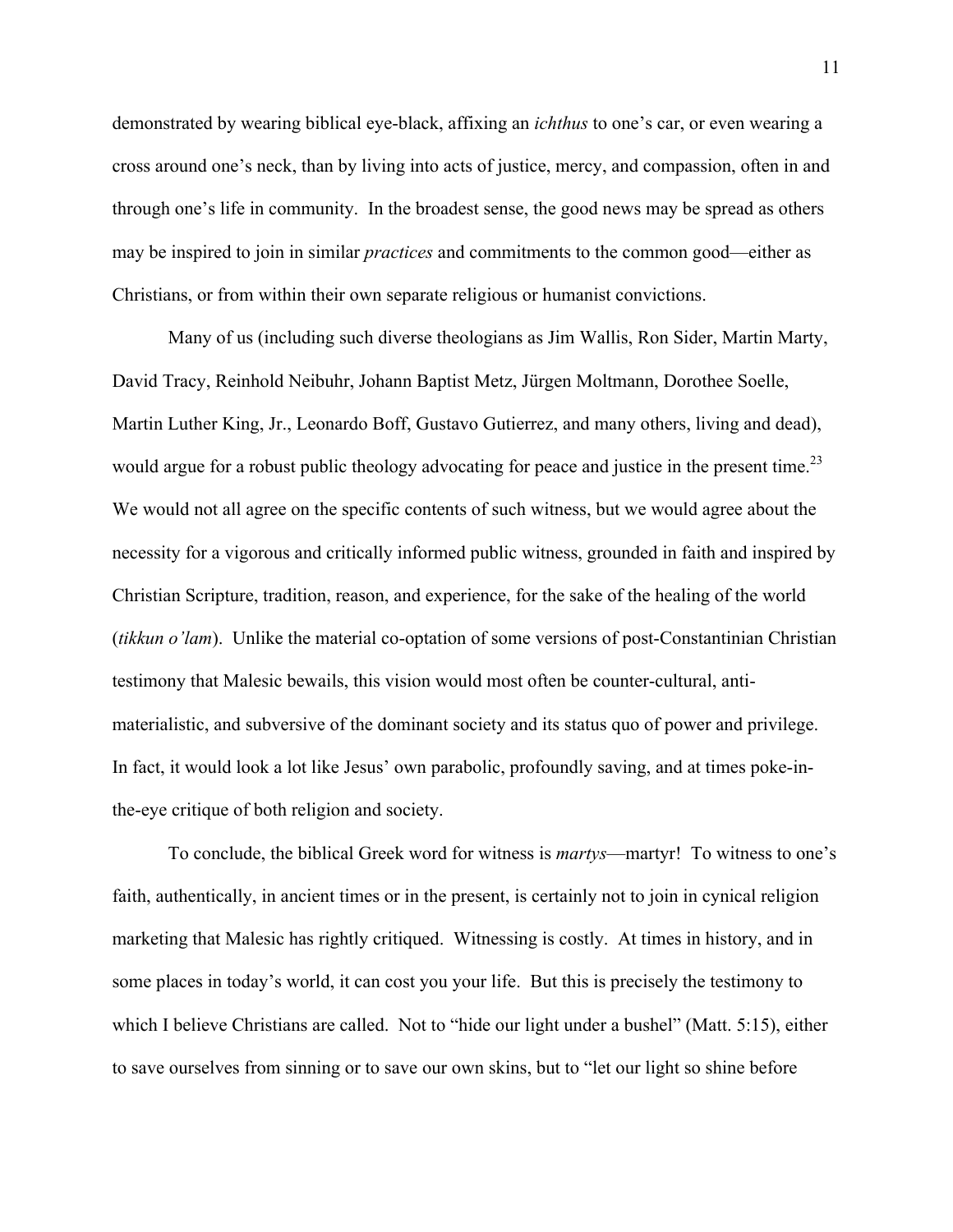others that they may see our good works and glorify our heavenly parent." (Matt. 5:16) We will

always be (to quote Martin Luther), *simul justus et peccatur*—simultaneously saints and sinners.

We will find ways to sin in public and in private, by advertising our faith or keeping it secret.

Probably some of us do need to shut up, but for many of us, in a time when the most audible

Christian discourse is that of the co-opted so-called "Christian right," many of us probably need

to speak up louder.

## **NOTES**

- <sup>4</sup> Douglas Harper, Online Etymology Dictionary, at http://www.etymonline.com/index.php?term=secret.
- $5$  Bok, Secrets, 6.

 $<sup>7</sup>$  Ibid., 6.</sup>

19 Bok, *Secrets*, 25.

 $\frac{1}{1}$ <sup>1</sup> David Tracy, *The Analogical Imagination* (New York: Crossroad, 1998).

<sup>&</sup>lt;sup>2</sup> David Brooks, "One Nation, Slightly Divisible," *The Atlantic*, 288/5 (Dec. 2001), 53-65.<br><sup>3</sup> Sissela Bok, *Secrets: On the Ethics of Concealment and Revelation* (New York: Vintage Books, 1989), 6.

 $<sup>6</sup>$  Ibid., 37.</sup>

 $\frac{8}{9}$  Bok makes a similar distinction between secrecy and privacy. Ibid., 9-14.

<sup>&</sup>lt;sup>9</sup> Jean Anton and Marie Fortune, executive producers, *Hear their Cries: Religious Responses to Child Abuse* (Seattle, WA: FaithTrust Institute, 1992).

<sup>&</sup>lt;sup>10</sup> Bok, *Secrets*, 135. She further examines the category of professional confidentiality and its limits, pp. 116-35. While valuing the necessity of a general rule of confidentiality among doctors and patients, clergy and penitents,

etc., she cautions that confidentiality should not override the duty to expose violent or criminal behavior.<br><sup>11</sup> "Primum non nocere," first attributed to the ancient Hippocratic oath, and one of the maxims of ethics, espe medical ethics.

<sup>12</sup> Murray Bowen, *Family Therapy in Clinical Practice*, Northvale, NJ: Jason Aronson, 1978. See also C. Margaret Hall, The Bowen Family Theory and Its Uses," Ch. 3, online at

http://www.bowentheory.com/thebowenfamilytheoryanditsusesc3cmhall.htm**.** In reference to congregations as family systems, see also Edwin Friedman, *Generation to Generation: Family Process in Church and Synagogue* (New York: Guilford, 1985).

 $<sup>13</sup>$  Interfaith relations and dialogue, just in North America, constitutes a vast literature. For a useful popular</sup> overview, see Gustav Niebuhr, *Beyond Tolerance: How People in America Are Building Bridges between Faiths* (New York: Penguin, 2009).

<sup>14</sup> Laurie Goodstein, "National Prayer Breakfast Draws Controversy," *New York Times*, Feb. 3, 2010, online at http://www.nytimes.com/2010/02/04/us/politics/04prayer.html**.** See also Peter J. Boyer, "Frat House for Jesus: The Entity behind C Street," *The New Yorker*, Sept. 13, 2010, online at

http://www.newyorker.com/reporting/2010/09/13/100913fa\_fact\_boyer?currentPage=3**.** 15 Jeff Sharlet, *The Family: The Secret Fundamentalism at the Heart of American Power*" (New York: Harper Perennial, 2009), cited in ibid. 16 Bok, *Secrets*, 25. 17 Ibid.

<sup>18</sup> E.g., Michel Foucault, *The Archaeology of Knowledge and the Discourse of Power,* trans. Rupert Swyer (New York: Vintage, 1982).